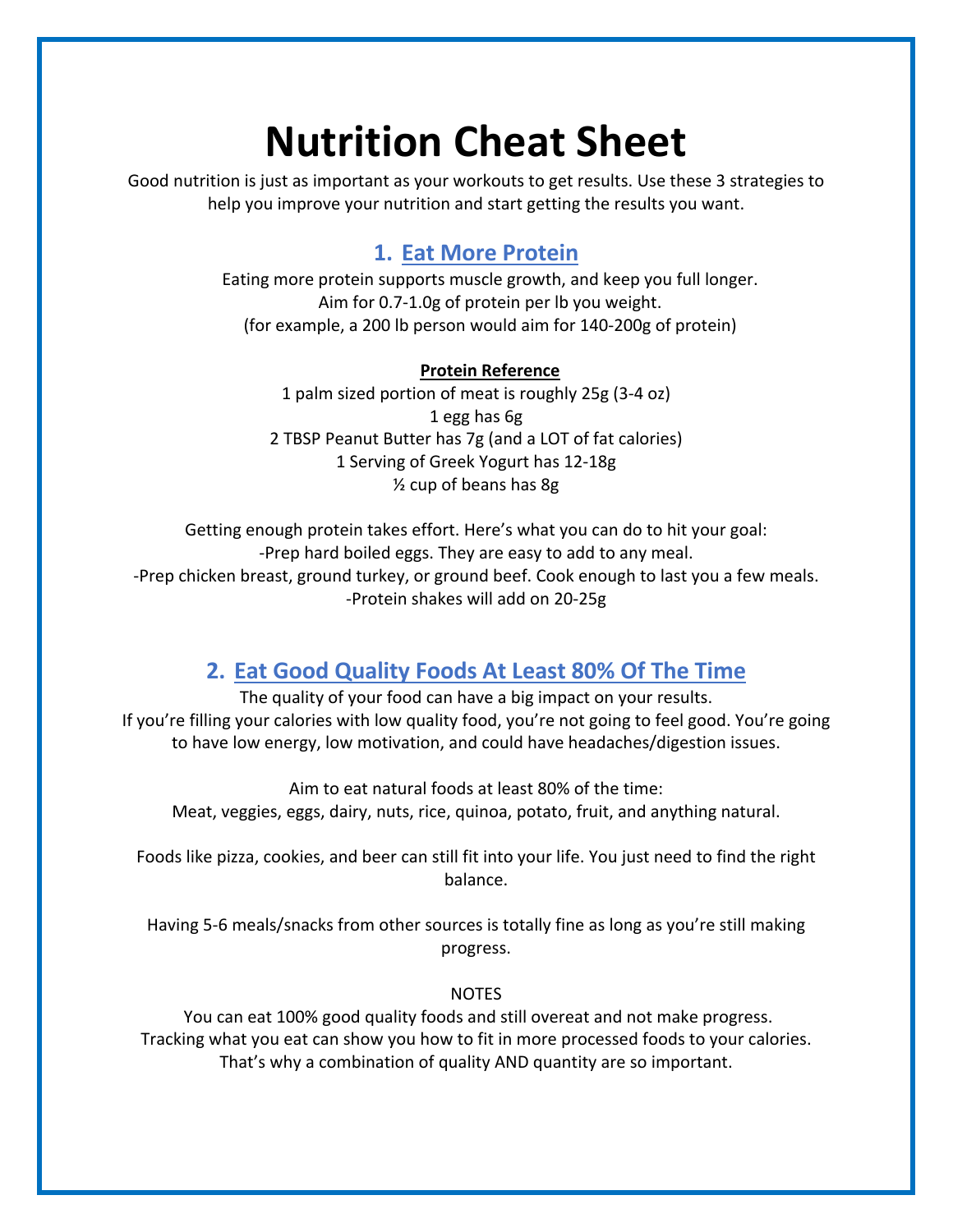## **3. Eat The Right Portions**

Quantity is really what is going to get the biggest results. You need to eat less than you burn to lose weight. If you don't you won't lose weight.

The first two tips in this guide might make you naturally eat the right amount. However, if you're still not making progress, you're likely off with your calories.

> There are two ways you can focus more on portions: -Estimate with hand portions -Track what you eat

### **Estimate Without Tracking**

This will take some adjusting for yourself, but here is a rough guide on how to portion meals:

#### **Protein**

Meat or tofu 1-2 Palm sized portions

#### **Fats**

Avocado, nuts, nut butter, dressing, cheese 2-3 Thumb sized portions per meal (½ avocado, palm portion of nuts, 2 tablespoons peanut butter or dressing)

**Carbs**

Rice, quinoa, potato, pasta, fruit 1-2 cupped hand sized portions per meal

Fill in with veggies. Yes, veggies are carbs, but they aren't going to be the reason you overeat.

## **Tracking What You Eat**

This could be a whole guide by itself, so I'm going to keep it brief.

- 1. First, find the calories you need to be eating. Google search TDEE (total daily energy expenditure) Calculator and use one of the many options. This will give you your estimated maintenance calories. Then adjust for your goal. Weight loss: Subtract 300-500 calories from your maintenance calories
- 2. Use My Fitness Pal to track. Input your calories goal and track what you eat for at least a week. You can use a food scale to weigh your food and be more accurate. They are like \$10.

If you want help with tracking, reach out to me and I can help. jeff@northbaysc.com